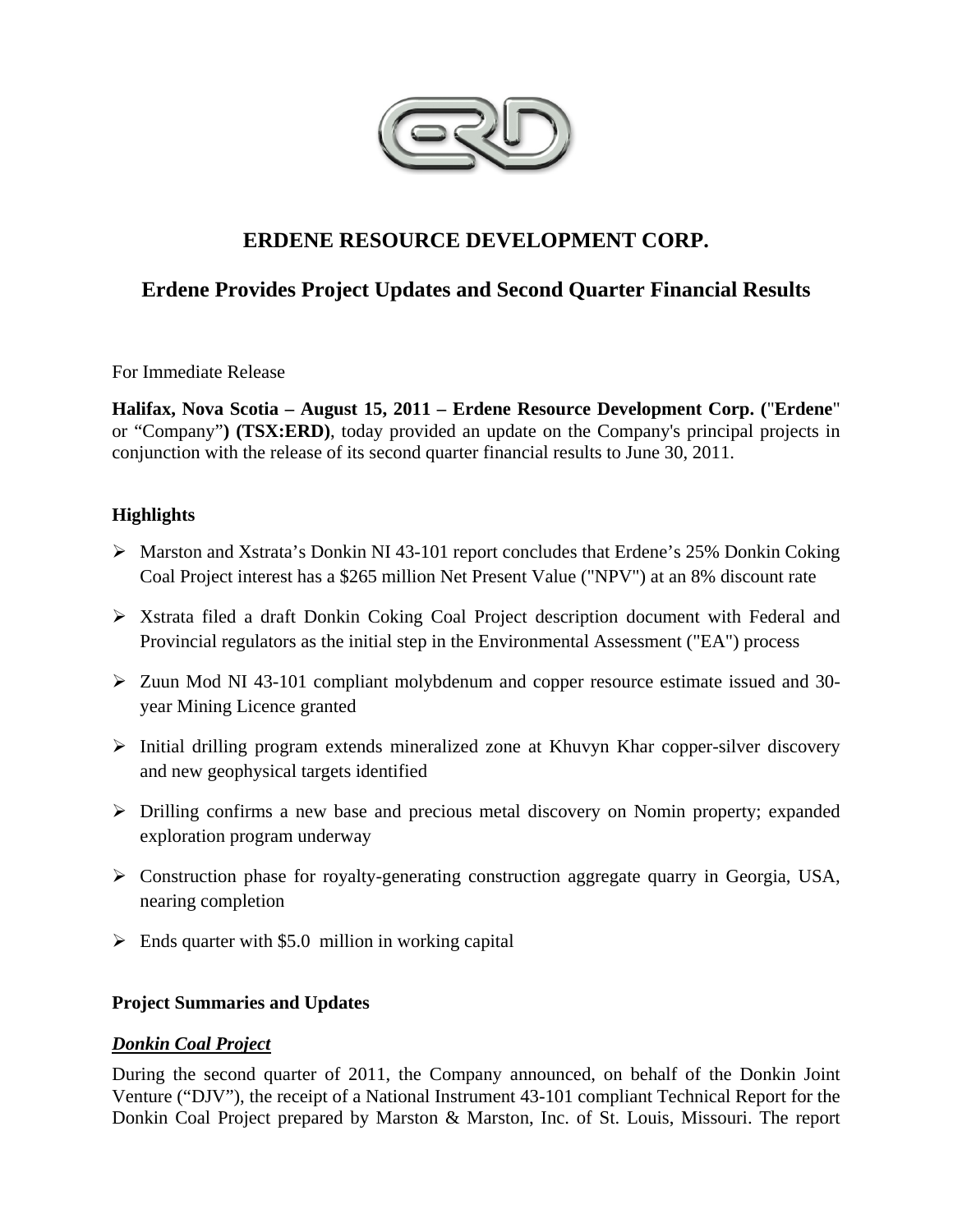presents the results of the Pre-Feasibility Study ("PFS") on the Donkin Export Coking Coal Project prepared by Xstrata and the reserves defined by the PFS. The Report assesses the viability of a multiple continuous miner ("CM") underground operation, producing approximately 3.5 million tonnes per year ("Mtpa") Run of Mine ("ROM") coal that would be subsequently washed to provide 2.75 Mtpa of product coal suitable for the international export coking and thermal coal markets and domestic thermal coal markets. The report confirms the technical and economic viability of the Donkin Export Coking Project and supports advancing the project to the next phase. The PFS concludes that Donkin has a \$1.06 billion Net Present Value ("NPV") at an 8% discount rate based on project development capital of approximately \$500 million with peak funding of \$331M and first quartile operating costs. This equates to an NPV of \$265 million for the Company's 25% interest in the project. The project is reported to generate EBITDA of \$294M (>\$70M for Erdene's 25%) in the first year of full production.

The coal quality of the Harbour Seam is characterized by low ash, high energy, high vitrinite content, high fluidity, high crucible swell number ("CSN") and elevated levels of sulfur. Subject to further coal testing, approximately 75% of processed coal from Donkin is targeted to be marketed as a coking coal blend into international coking coal markets with the remaining 25% expected to be marketed to domestic and international thermal coal markets.

The feasibility stage will include the initial phase of mining, referred to as the exploration phase. The intent is to deploy one CM section in the Harbour Seam within one year of securing an offtake agreement for the ROM coal. Permits are currently in place for this initial development phase. The exploration phase will result in initial production of up to 600,000 tonnes of ROM coal and provide the opportunity to collect information necessary to finalize the mine and plant design and the ultimate production including an evaluation of the viability of using longwall mining equipment. This first phase of underground development along with the completion of a bankable feasibility study is estimated to cost \$94.2M which is included in the total project capital and is forecast to be conducted over a 24-month period. The schedule for this initial development is dependent on Xstrata securing a coal off-take agreement for the ROM coal that will be produced from the exploration phase. Full development plans will be based on the outcome of the Feasibility Study and receipt of all government approvals.

In June 2011 a draft Project Description document was filed with Federal and Provincial regulators. This is the initial step in the Environmental Assessment ("EA") process expected to be completed over an 18 to 24 month time frame. The document seeks approval for the 2.75 Mtpa export coking coal project. The regulators are now reviewing and providing comments prior to the final document being approved and filed as a public document. This final document, and any alterations by regulators, will guide the comprehensive environmental assessment study as well as the preparation of the feasibility study and the project design.

## *Zuun Mod Molybdenum Project – Mongolia*

During the second quarter of 2011, the Company announced the receipt of an updated resource estimate for the Zuun Mod project by independent technical consultants Runge-Minarco MineConsult ("Minarco"). The NI 43-101 compliant resource estimate has a Measured and Indicated ("M&I") resource of 218 million tonnes ("Mt") at an average grade of 0.057% molybdenum ("Mo"), and 0.069% copper ("Cu") at a cut-off grade ("cog") of 0.04% Mo. This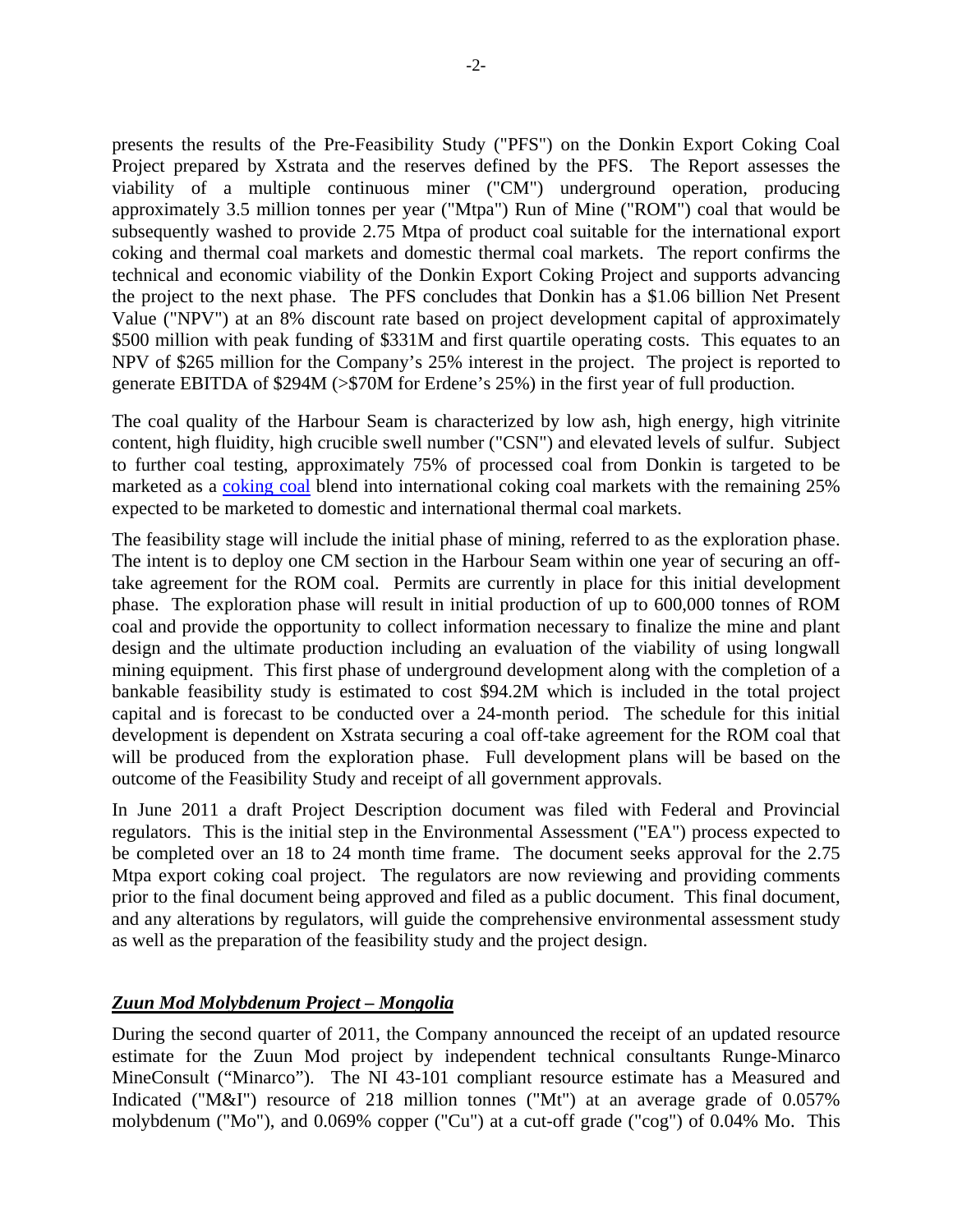equates to 273.5 million pounds ("M lbs") of contained Mo metal and 330.7 M lbs of contained Cu metal. In addition, there is a 168 Mt Inferred Resource at an average grade of 0.052% Mo and 0.065% Cu, equating to a further 191.8 M lbs of contained Mo metal and 240.5 M lbs of contained Cu metal. Much of the drilling was concentrated in the South Racetrack deposit where the high-grade zone was extended to 500 metres depth.

Also during the second quarter, the Company was granted a 30-year Mining License for the Zuun Mod project by the Mongolian Government. The Zuun Mod Mining License covers an area of 6,041 hectares and contains the South Racetrack and North Racetrack deposits, which hosts all of the Measured and Indicated resources at Zuun Mod. The Mining License also contains the Khuvyn Khar copper prospect. The Company continues to advance a number of technical and engineering studies on various aspects of the Zuun Mod project including an environmental and social economic baseline study and a preliminary feasibility study outline, for submission to the Mongolian Mineral Resource Council. The Company's independent technical consultant, Minarco, continues to carry out work on a strategic mine planning review designed to assess various mine scheduling scenarios for a range of production profiles and molybdenum revenue rates. This study is ongoing and will provide high level production scheduling, a review of operating and capital costs and economic modeling which will be used to determine the parameters of additional pre-feasibility level studies expected to be carried out in 2011-12.

## *Khuvyn Khar Copper Project*

In the second quarter, the Company completed a preliminary drill program and a deep penetrating (700 metres) induced polarization geophysical survey over the Khuvyn Khar copper discovery in the northern portion of the Zuun Mod license. Six drill holes were completed over a 1.2 kilometre strike length targeting geophysical and geochemical anomalies in the Khuvyn Khar area. The original discovery hole (ZMD-121) is located at the north western end of the target area. Geophysical results have indicated that ZMD-121, which returned 1.34% copper and 9.24g/t silver over 34 metres, intersected a chargeability anomaly which intensifies to the south and at depth where the zone remains open. In addition, new drilling results confirmed a broad zone of low grade copper mineralization with continuity over the eastern half (600 metres) of the target area which is open to the south. The eastern most hole, ZMD-128, returned multiple zones of greater than 0.2% copper, most significantly 42 metres of 0.21% copper within a broad zone of anomalous copper mineralization from 24 metres to 302 metres grading 0.13% copper. ZMD-127, located between ZMD-121 and ZMD-128, returned a similar thickness of highly anomalous copper from 4 to 302 metres averaging 0.12% copper. Additional drilling is planned for Khuvyn Khar in 2011.

### *Nomin Copper-Gold Prospect*

The Nomin prospect is a new copper-gold discovery located in southwestern Mongolia. Subsequent to the end of the quarter, the Company announced that the drilling at Nomin identified narrow, steeply dipping, parallel zones of high-grade gold, silver and copper bearing massive sulphide along a north-south strike length of approximately 150 metres to a vertical depth between 30 metres to 60 metres below a series of ancient pits. Assay results included 13.3 g/t gold, 3.0% copper and 26 g/t silver over 0.5 metres in the most northerly hole and 1.2 g/t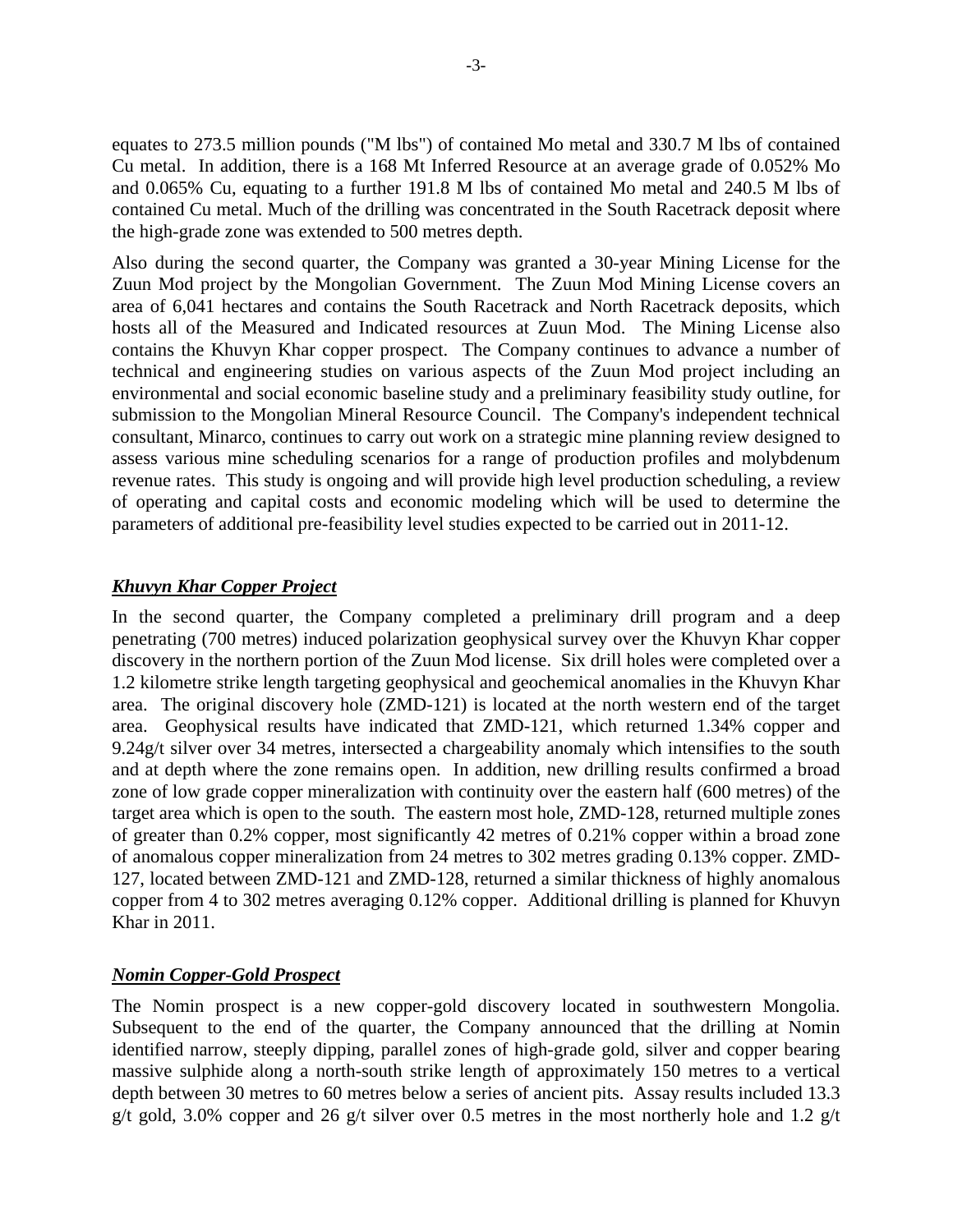gold, 24.0% copper and 65 g/t silver over 0.25 metres in the most southerly hole while the deepest intersection, at approximately 60 metres vertical depth, was also the thickest and included 2 metres of 2.4 g/t gold, 6% copper and 16 g/t silver.

Erdene is finalizing plans for additional drilling at Nomin including targeting the Cu-Au-Ag mineralization along strike and at depth. In addition, a property-wide geochemical survey, detailed geological mapping and prospecting surveys are underway. The results of these surveys will be used in conjunction with previously completed magnetic and IP geophysical surveys to define additional drill targets.

The Company will continue to expand its program of regional exploration to identify areas, principally in southern Mongolia, with the potential to host base and precious metal mineralization.

## *Coal Projects in Mongolia*

Erdene is involved in a comprehensive coal generative and acquisition program in Mongolia that evaluates numerous prospective metallurgical and high-quality thermal coal deposits. The program is being fully funded by the Company's partner, Xstrata Coal, under an Alliance Agreement with whom it is coordinating operations. During the second quarter of 2011, Erdene continued to complete numerous property evaluations and to identify and secure high-quality, large-tonnage coal deposits on behalf of the Alliance.

On March 8, 2011 Xanadu Mines Ltd. commenced an extensive drilling program at its Galshar coal project in southeast Mongolia, 250 kilometres southeast of Ulaanbaatar. The aim of this drilling program is to further define the known deposit into a JORC code compliant resource. Erdene holds a royalty interest from any coal mined from the property.

### *Granite Hill Aggregate Project*

Erdene's Granite Hill Project (also known as the "Sparta Quarry") is a former producing granite aggregate quarry in central Georgia, USA. Erdene owns the 342 acre property, which holds a Class A granite aggregate resource in excess of 120 million tons situated on an existing rail line allowing for market penetration throughout the southeastern United States. The quarry is currently being developed by Aggregates USA (Sparta), LLC, ("AUSA"), a major construction materials producer, which is responsible for fully funding all capital and operating costs for the project. Under the mining lease, the Company has granted an exclusive right to AUSA to mine, process, and sell aggregate from the Granite Hill property. The sale of all aggregate from the property is subject to an industry competitive royalty payable to the Company.

During the second quarter 2011, installation of plant equipment was completed and work continued on the railway underpass on Highway 16 to link the property to the existing rail-line. This work is expected to be completed in the third quarter of 2011. Commercial production is forecast to commence in late 2011 or early 2012 at an estimated start-up production rate of one million tons of granite aggregate per year, with a design capacity of up to 2.5 million tons. Based on current production projections, the Granite Hill project will have an estimated lifespan in excess of 30 years.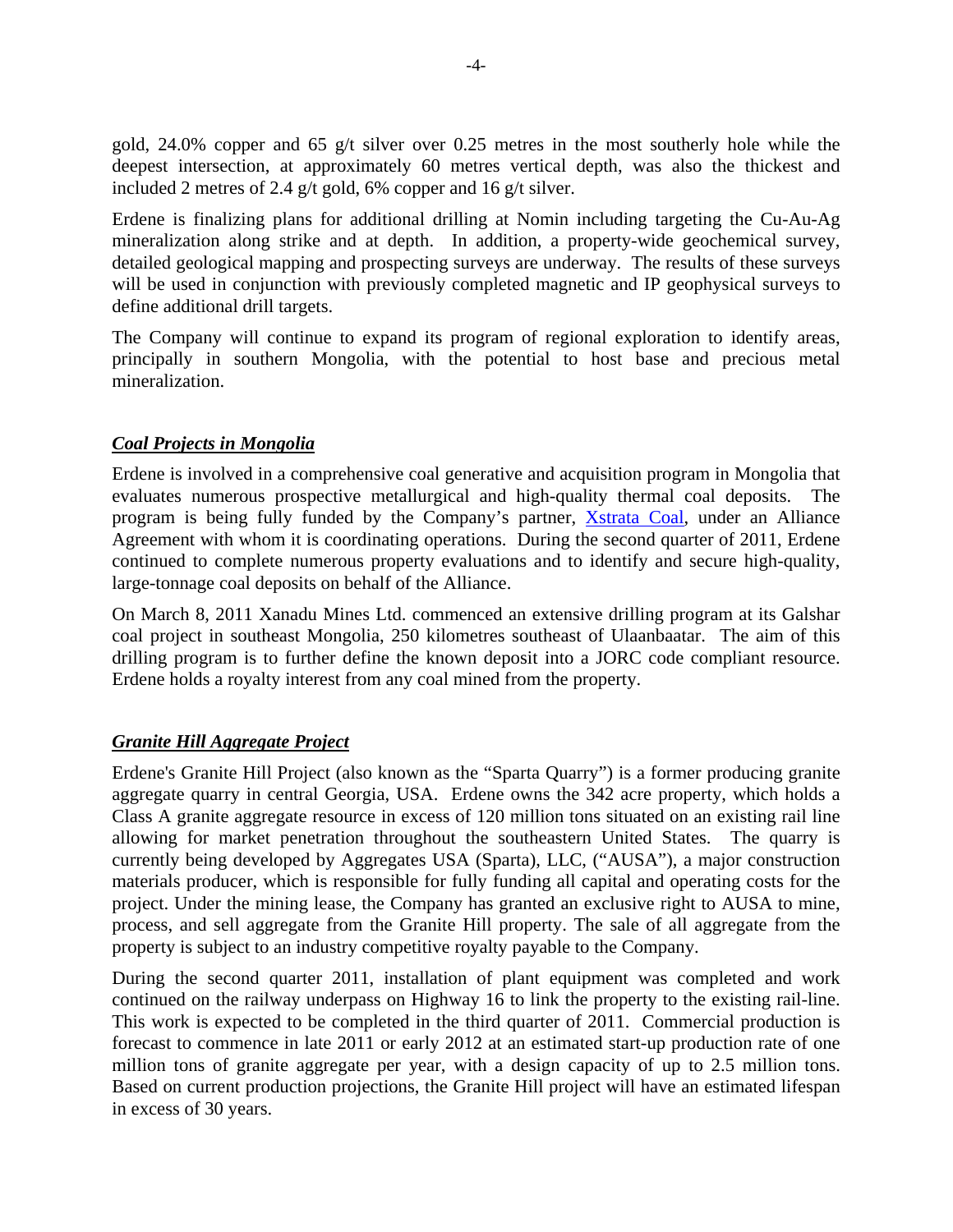## *Advanced Primary Minerals Corp.*

The Company, through its 60% controlled subsidiary Advanced Primary Minerals Company ("APM"), operates a primary kaolin processing plant in Dearing, Georgia, USA. APM recognized clay sales of \$179,519 for the second quarter of 2011 (2010 - \$108,547) reflecting an increase of 65%. For the six months ended June 30, 2011 APM's sales were \$374,787 (2010 - \$218,122) which represented an increase of 72% over the first half of 2010. APM is targeting to achieve positive cash flow from its operation by the end of 2011 by securing additional market commitments for its primary kaolin products through advanced product trials currently underway with target customers and through sales growth from within its current customer base.

## **Quarter ended June 30, 2011 Financial Summary**

Erdene's second quarter financial statements and Management's Discussion and Analysis were filed with regulatory authorities on August 12, 2011 and are available on the Company's website at www.erdene.com and on SEDAR at www.sedar.com.

For the three months ended June 30, 2011, revenues amounted to \$232,950, compared to \$112,204 in 2010. Cost of sales amounted to \$310,269 compared to \$306,907 in the prior year.

Exploration expenses amounted to \$996,566 in the second quarter of 2011, compared to \$567,094 in 2010. Capitalized exploration and evaluation expenses for the quarter totalled \$412,980 compared to \$439,241 in 2010.

Mongolian exploration expenditures for the quarter were primarily directed toward drilling programs carried out at the Khuvyn Khar and Nomin projects (details of the programs are discussed above). The Company also continued to advance its core projects: the Donkin Coal Project and the Zuun Mod molybdenum-copper project. Specifically, expenditures by project were as follows:

- Zuun Mod: \$333,477 for the three months ended June 30, 2011 (2010 \$185,815)
- Donkin: \$75,787 for the three months ended June 30, 2011 (2010 \$251,361)
- Coal exploration in Mongolia funded by Xstrata Coal: \$117,693 for the three months ended June 30, 2011 (2010 – \$209,823).

Corporate & administrative expenses totalled \$778,147 for the three months ended June 30, 2011, compared to \$752,850 in the second quarter of 2010.

The Company recorded a loss of \$1,876,582, or \$0.02 per share, in the second quarter of 2011 compared with a loss of \$1,508,585, or \$0.02 per share, for the same period in 2010. At June 30, 2011, Erdene had approximately \$5.0 million in working capital, including that of its controlled subsidiary APM, compared to \$8.3 million at December 31, 2010.

## **About Erdene**

Erdene Resource Development Corp. is a diversified resource company with multiple projects at various stages of development from exploration to production; all projects are focused on highgrowth commodities. Erdene has a current working capital position of approximately \$4.4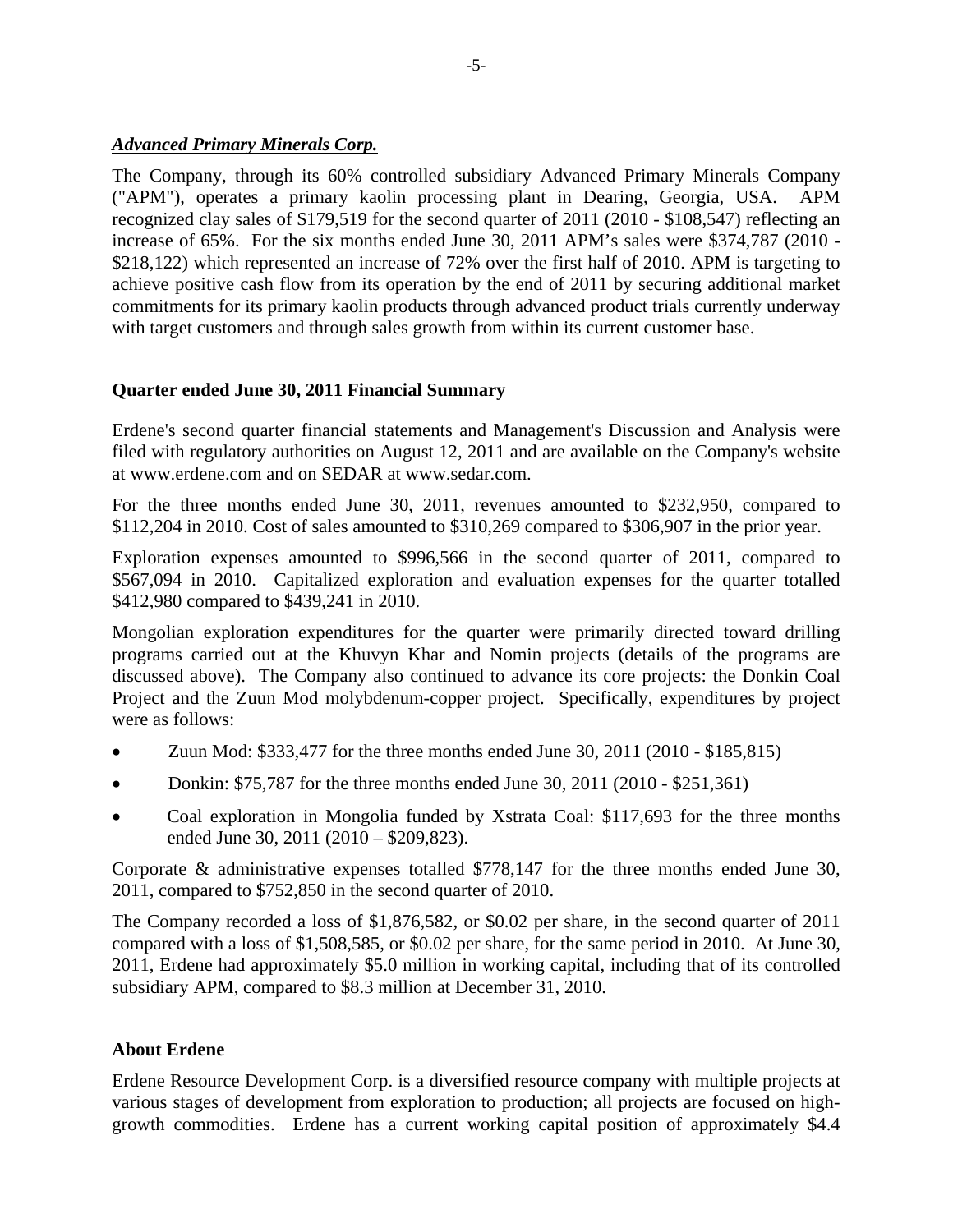million, including that of its controlled subsidiary Advanced Primary Minerals Corp., with 90,323,377 common shares issued and outstanding and a fully diluted position of 97,841,377 common shares.

#### **Qualified Person**

J.C. (Chris) Cowan, P. Eng. (Ontario) is a Qualified Person as that term is defined in National Instrument 43-101 and has reviewed and approved the technical information contained in this news release. Sample analyses have been carried out at SGS Laboratory in Ulaanbaatar, Mongolia. In addition to internal checks by SGS Laboratory, the company incorporates a QA/QC sample protocol utilizing prepared standards, blanks and duplicates.

#### **Forward-Looking Statements**

Certain information regarding Erdene contained herein may constitute forward-looking statements within the meaning of applicable securities laws. Forward-looking statements may include estimates, plans, expectations, opinions, forecasts, projections, guidance or other statements that are not statements of fact. Although Erdene believes that the expectations reflected in such forward-looking statements are reasonable, it can give no assurance that such expectations will prove to have been correct. Erdene cautions that actual performance will be affected by a number of factors, most of which are beyond its control, and that future events and results may vary substantially from what Erdene currently foresees. Factors that could cause actual results to differ materially from those in forward-looking statements include market prices, exploitation and exploration results, continued availability of capital and financing and general economic, market or business conditions. The forward-looking statements are expressly qualified in their entirety by this cautionary statement. The information contained herein is stated as of the current date and subject to change after that date. Erdene does not assume the obligation to revise or update these forward-looking statements, except as may be required under applicable securities laws.

## **NO REGULATORY AUTHORITY HAS APPROVED OR DISAPPROVED THE CONTENTS OF THIS RELEASE**

-- 30 --

#### **Contact information**

**Erdene Resource Development Corp**. Peter C. Akerley, President and CEO  $\alpha r$ Ken W. MacDonald, Vice President Business Strategy and CFO Phone: (902) 423-6419 E-mail: info@erdene.com www.erdene.com